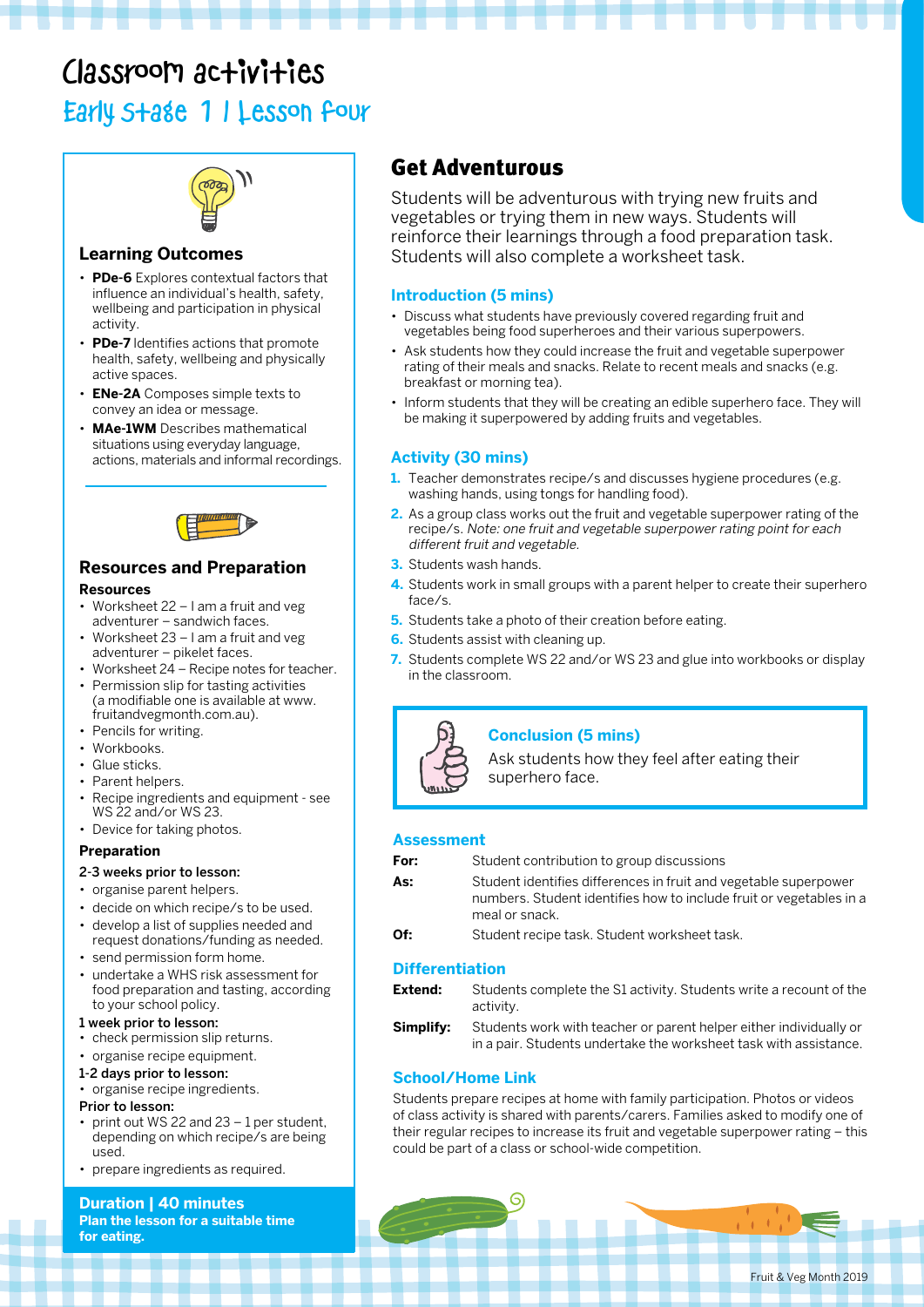### I am a fruit and veg adventurer!

Captain Fruit N Veg challenges you to up the fruit and vegetable superpower rating! Add lots of different vegetables to your recipe. Each vegetable is one superpower point.

# **Recipe 1. Sandwich faces**

To make my recipe superpowered I added...

Now count how many vegetables you added.

Here is a photo of me eating my superpowered snack!

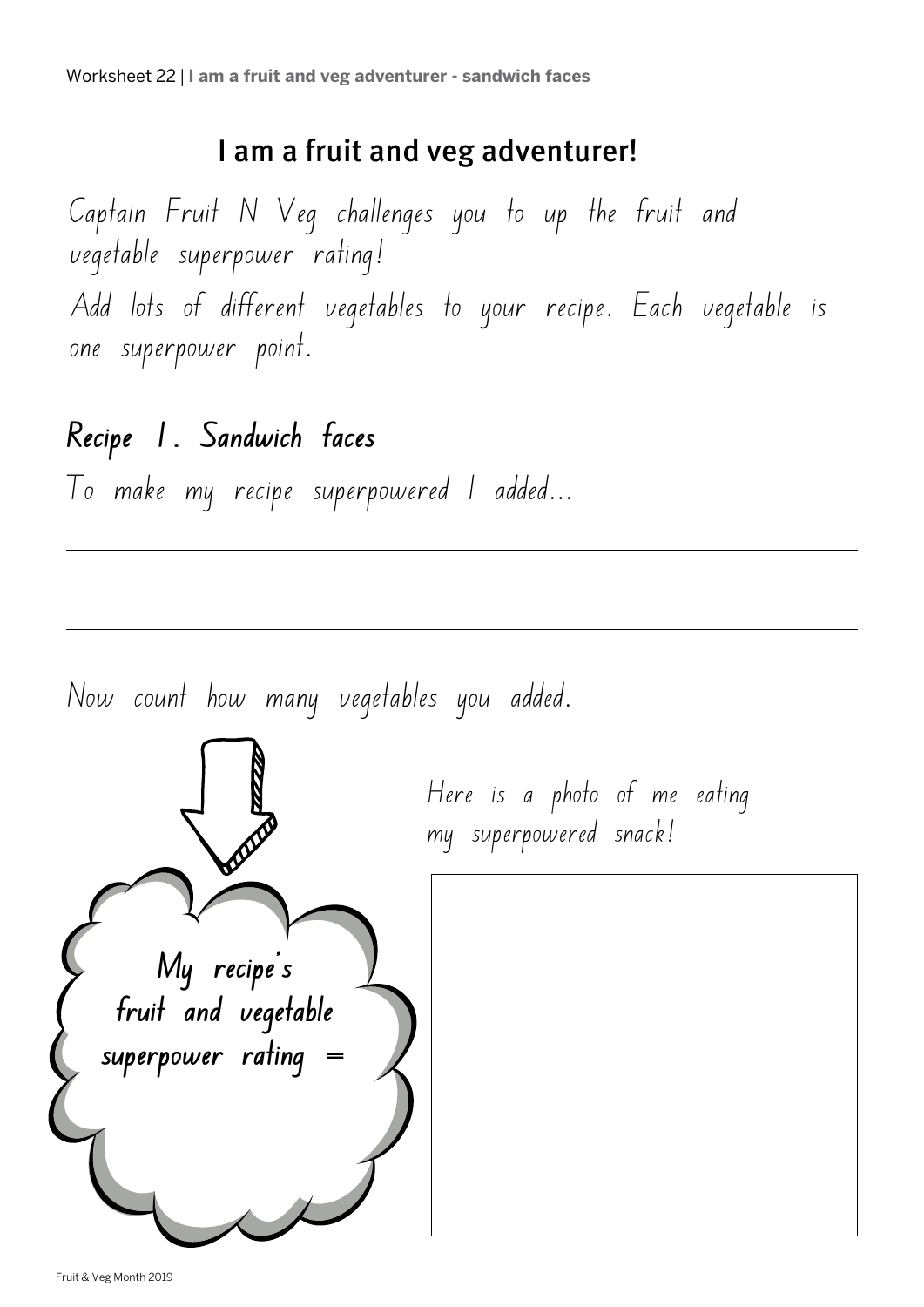## I am a fruit and veg adventurer!

Captain Fruit N Veg challenges you to up the fruit and vegetable superpower rating! Add lots of different fruits to your recipe. Each fruit is one superpower point.

# **Recipe 2. Pikelet faces**

To make my recipe superpowered I added...



Now count how many fruits you added.